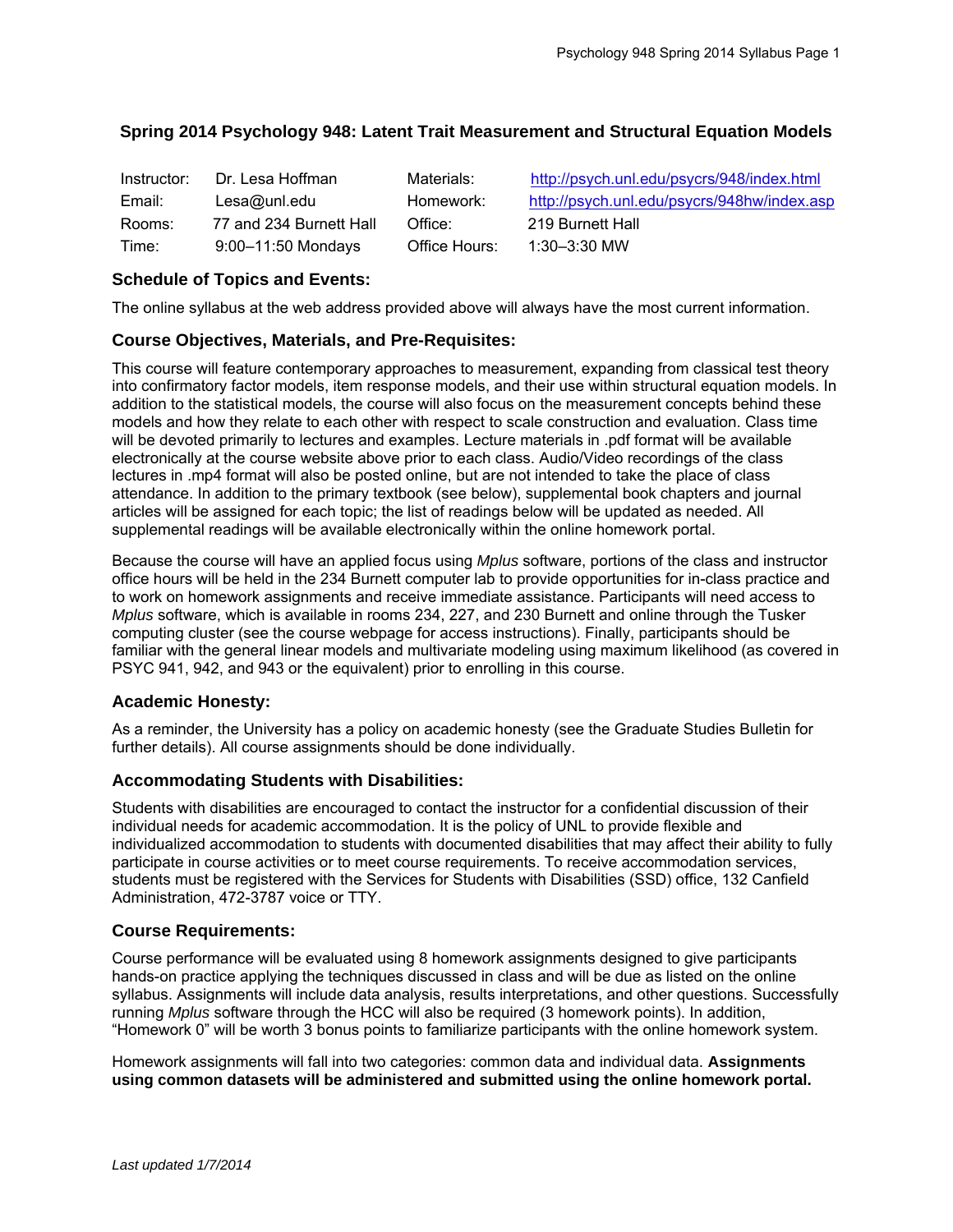**Assignments using individual datasets will be submitted through UNL Blackboard and returned via the online homework portal**. Assignments using individual datasets must be **at least 3/4 complete** in order to be accepted and may be revised ONCE to earn the maximum points (due by the end of semester, submitted via Blackboard). All individual assignments should be submitted as a Microsoft Word document using this naming convention: **948HW#\_Firstname\_Lastname** (adding an "r" to the end of the # for a revision). Please use the track changes function in Word and leave in all previous instructor comments when revising assignments.

## **Policy on Late Homework Assignments and Incompletes:**

In order to be able to provide the entire class with prompt feedback, **late homework assignments will incur a 3-point penalty**. However, extensions will be granted as needed for extenuating circumstances (e.g., conferences, family obligations) if requested **at least three weeks in advance of the due date**. Finally, a grade of "incomplete" will only be given in the event of extremely dire circumstances.

# **Final grades will be determined by number of points earned out of 100 possible:**

 $≥97 = A+ 93-96 = A - 90-92 = A - 87-89 = B+ 83-86 = B - 80-82 = B - 80 = C$  or no pass

# **Primary Course Text:**

Brown, T. A. (2006). *Confirmatory factor analysis for applied research*. New York: Guilford.

# **Supplementary Readings:**

- Bauer, D. J., & Hussong, A. M. (2009). Psychometric approaches for developing commensurate measures across independent studies: Traditional and new models. *Psychological Methods, 14*(2), 101-125.
- DeMaris, A. (2003). Logistic regression. In J. A. Schinka & W. F. Velicer (Eds.), *Research methods in psychology* (Vol. 2, pp. 509-532). New York, NY.
- Edwards, M. C., & Wirth, R. J. (2009). Measurement and the study of change. *Research in Human Development, 62*(2-3), 74-96.
- Embretson, S. E. (1983). Construct validity: Construct representation versus nomothetic span. *Psychological Bulletin, 93*(1), 179-197.
- E & R: Embretson, S. E., & Reise, S. T. (2000). *Item response theory for psychologists*. Mahwah, NJ: Erlbaum.
- Enders, C. K. (2010). *Applied missing data analysis*. New York, NY: Guilford.
- John, O. P., & Benet-Martinez, V. (2000). Measurement: Reliability, construct validation, and scale construction. In H. T. Reis & C. M. Judd (Eds.), *Handbook of research methods in social and personality psychology* (pp. 339-369). New York, NY: Cambridge University Press.
- McDonald, R. P. (1999). *Test theory: A unified treatment*. Mahwah, NJ: Erlbaum.
- McGraw, K. O., & Wong, S. P. (1996). Forming inferences about some intraclass correlation coefficients. *Psychological Methods, 1*(1), 30
- Mungas, D., & Reed, B. R. (2000). Application of item response theory for development of a global functioning measure of dementia with linear measurement properties. *Statistics in Medicine, 19*, 1631-1644.
- Preacher, K. J., & MacCallum, R. C. (2003). Repairing Tom Swift's electric factor analysis machine. *Understanding Statistics, 2*(1), 13-43.
- Rijmen, F., Tuerlinckx, F., De Boeck, P., & Kuppens, P. (2003). A nonlinear mixed model framework for item response theory. *Psychological Methods, 8*(2), 185-205.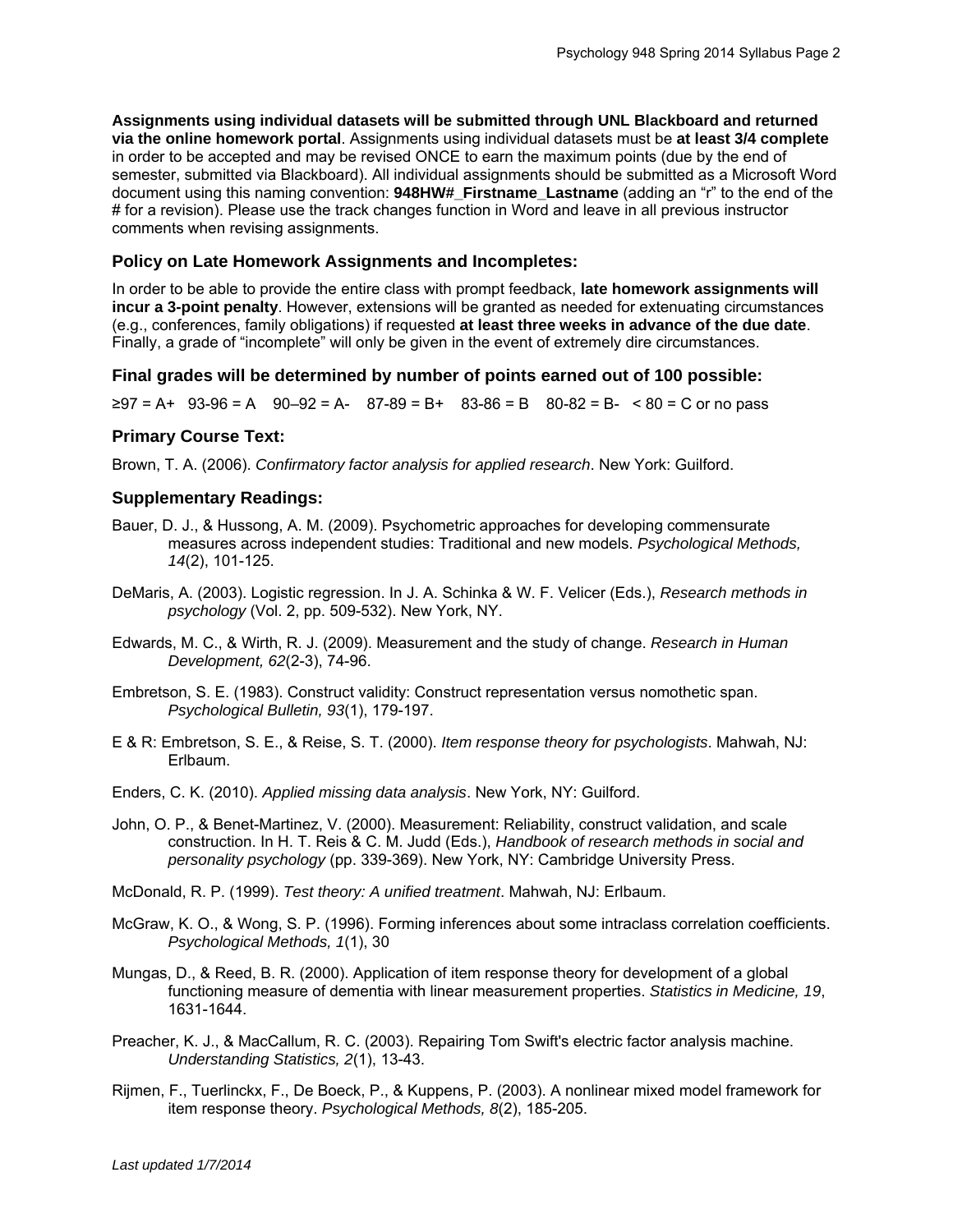- Sheu, C.-F., Chen, C.-T., Su, Y.-H., & Wang, W.-C. (2005). Using SAS PROC NLMIXED to fit item response theory models. *Behavior Research Methods, 37*(2), 202-218.
- Vandenberg, R. J., & Lance, C. E. (2000). A review and synthesis of the measurement invariance literature: Suggestions, practices, and recommendations for organizational research. *Organizational Research Methods, 3*(1), 4-69.
- Wirth, R. J., & Edwards, M. C. (2007). Item factor analysis: Current approaches and future directions. *Psychological Methods, 12*(1), 58-79.

#### **Tentative Schedule of Events:**

| <b>Week</b>    | <b>Date</b>  | <b>Topics</b>                                                                                                                                                                                                                                                                                               | <b>Readings</b>                                                                 |
|----------------|--------------|-------------------------------------------------------------------------------------------------------------------------------------------------------------------------------------------------------------------------------------------------------------------------------------------------------------|---------------------------------------------------------------------------------|
| 1              | 1/13         | Course Introduction<br>Lecture 1: Introduction to Latent Trait Measurement Models, Items,<br>and Scales<br>Lecture 2: Exploratory Factor Analysis and Principal Components<br>Analysis                                                                                                                      | John & Benet-Martinez<br>(2000)<br>Preacher & McCollum<br>(2003)<br>Brown ch. 2 |
|                | 1/17         | HW0 Due by 11:59 PM                                                                                                                                                                                                                                                                                         |                                                                                 |
| $\overline{2}$ | 1/20         | <b>NO CLASS (or office hours)</b>                                                                                                                                                                                                                                                                           |                                                                                 |
|                | 1/24         | <b>HW1 Due by 11:59 PM</b>                                                                                                                                                                                                                                                                                  |                                                                                 |
| 3              | 1/27<br>1/31 | Lecture 3: Classical Test Theory for Assessing Scale Reliability and<br>Validity<br>Example 3: Classical Items Analysis in SPSS and SAS<br>Lecture 4: Confirmatory Factor Analysis<br>Example 4: Confirmatory Factor Models in Mplus<br>By now you will need to have successfully registered for Tusker and | McDonald ch. 5-7<br>McGraw & Wong (1996)<br>Brown ch. 3                         |
|                |              | submitted an Mplus script for analysis (3 HW points).                                                                                                                                                                                                                                                       |                                                                                 |
| 4              | 2/3          | Lecture 4 and Example 4, continued<br>234 Lab: Introduction to Mplus for Confirmatory Factor Analysis                                                                                                                                                                                                       | Brown ch. 4-5<br>Enders (2010) ch. 3, 5                                         |
|                | 2/7          | <b>HW2 Due by 11:59 PM</b>                                                                                                                                                                                                                                                                                  |                                                                                 |
| 5              | 2/10         | Lecture 5: Introduction to Generalized Models<br>Lecture 6: Latent Trait Measurement Models for Binary Responses<br>Example 6: Binary Item Response Models in Mplus                                                                                                                                         | DeMaris (2003)<br>E & R (2000) ch. 3-4<br>Mungas & Reed (2000)                  |
| 6              | 2/17         | Lecture 6 and Example 6, continued<br>234 Lab: More Mplus for Binary Response Models                                                                                                                                                                                                                        | E & R ch. 7-8<br>Wirth & Edwards (2007)                                         |
|                | 2/21         | <b>HW3 Due by 11:59 PM</b>                                                                                                                                                                                                                                                                                  |                                                                                 |
| $\overline{7}$ | 2/24         | Lecture 7: Latent Trait Measurement Models for Other Item<br>Responses<br>Example 7a: Graded Response Models for Ordinal Responses in<br><b>Mplus</b><br>234 Lab: More Mplus for Graded Response Models                                                                                                     | E & Rch. 5<br>Bauer & Hussong (2009)                                            |
| 8              | 3/3          | Lecture 7, continued<br>Example 7b: Item Response Models in SAS NLMIXED<br>Lecture 8: Explanatory Item Response Models<br>Example 8: Explanatory Item Response Models in SAS GLIMMIX                                                                                                                        | Sheu et al. (2005)<br>Embretson (1983)<br>Rijmen et al. (2003)                  |
|                | 3/7          | <b>HW4 Due by 11:59 PM</b>                                                                                                                                                                                                                                                                                  |                                                                                 |